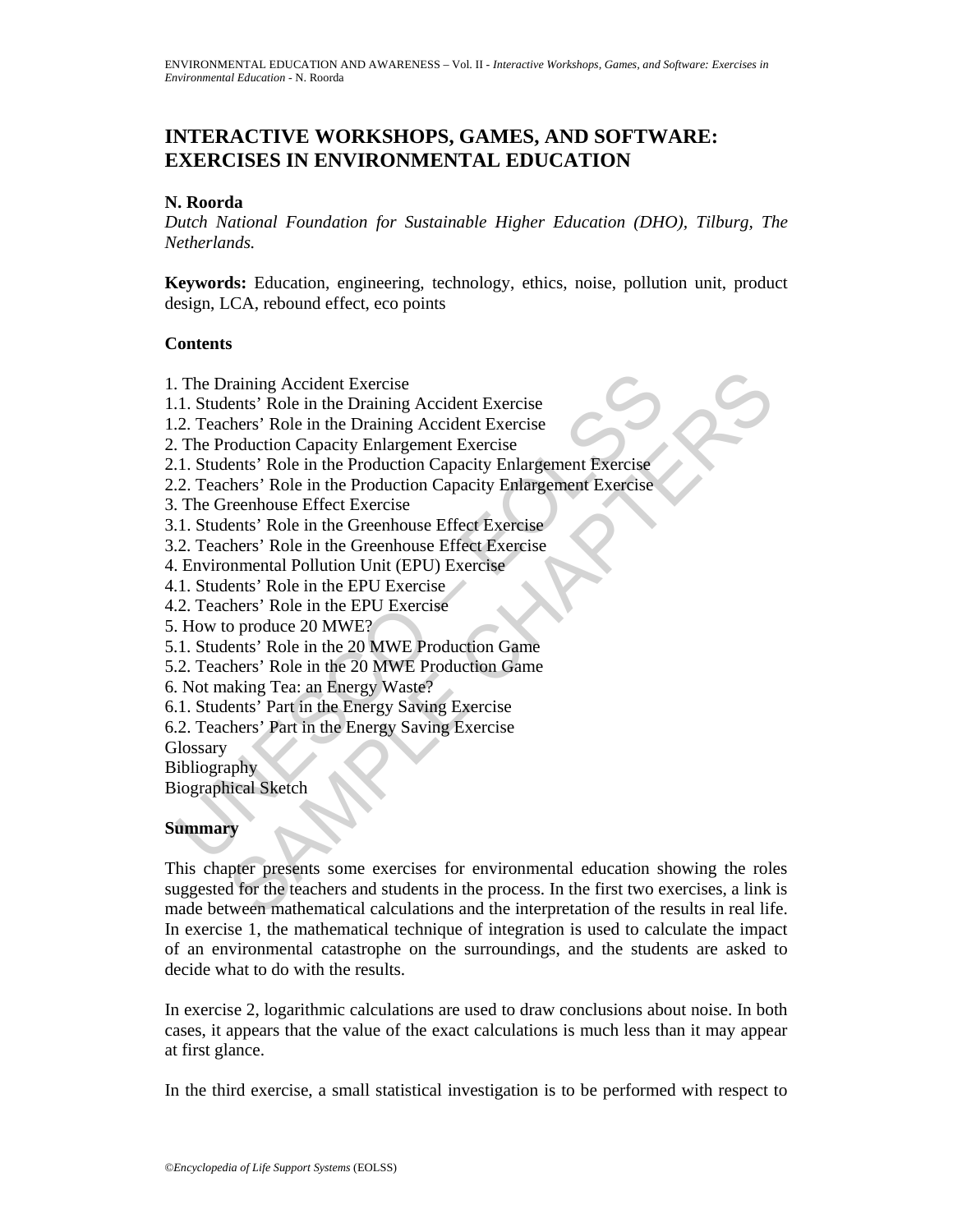temperature rise and the greenhouse effect.

The fourth exercise is meant as a preparation on the introduction of the LCA (Life Cycle Assessment) method. Also, it prepares for sustainable product design, which implies that totally different aspects (such as technical quality, cost prize and the environmental impact) have to be considered together in order to design the optimal product.

In the fifth and sixth exercise, students are asked to discuss the subject of energy production and consumption in a critical way. The fifth can be used to confront students with preoccupation with certain aspects. The sixth may be useful to explain the rebound effect.

#### **1. The Draining Accident Exercise**

The Draining Accident Exercise<br>
this exercise may be used in first year university, with the aim of<br>
etween mathematics and other aspects of real life. It can be use<br>
tathematics, physics, chemistry, as well as technologic Fraining Accident Exercise<br>recise may be used in first year university, with the aim of bridging the g<br>mathematics and other aspects of real life. It can be used in courses<br>retices, physics, chemistry, as well as technolog This exercise may be used in first year university, with the aim of bridging the gap between mathematics and other aspects of real life. It can be used in courses of mathematics, physics, chemistry, as well as technological and econometric courses. The best moment to use the exercise is shortly after the math subjects of integration has been treated.

The best way of making the exercise is to give a group of four to ten students the opportunity to do it as a group, with a teacher functioning as a tutor or coach, who is present with each group session.

A good way of handling the exercise would be:

In a first group session, the students receive the exercise on paper. They take some time to read it, and then discuss it for perhaps 15 minutes. Then, each student tries to solve the first and the second question individually. When this is done, the group discusses the calculations and the outcomes.

As a preparation of the third and fourth question, they can try to agree on steps to take, and divide tasks.

Some time later, a week perhaps, they come together again and inform each other of the findings. Then, conclusions are drawn with respect to question 3, and a set of instructions for the press officer (question 4) is made by the group as a whole.

A report is written by one or two group members, and handed over to the teacher.

#### **1.1. Students' Role in the Draining Accident Exercise**

A factory in which PVC is produced has a licence for the drainage of waste water in a nearby river. This licence is actively used, because on a certain summer day drainage takes place with a flow rate of 4000 litres per minute.

The quality of the flowing water is checked regularly, and as a result an alarm is given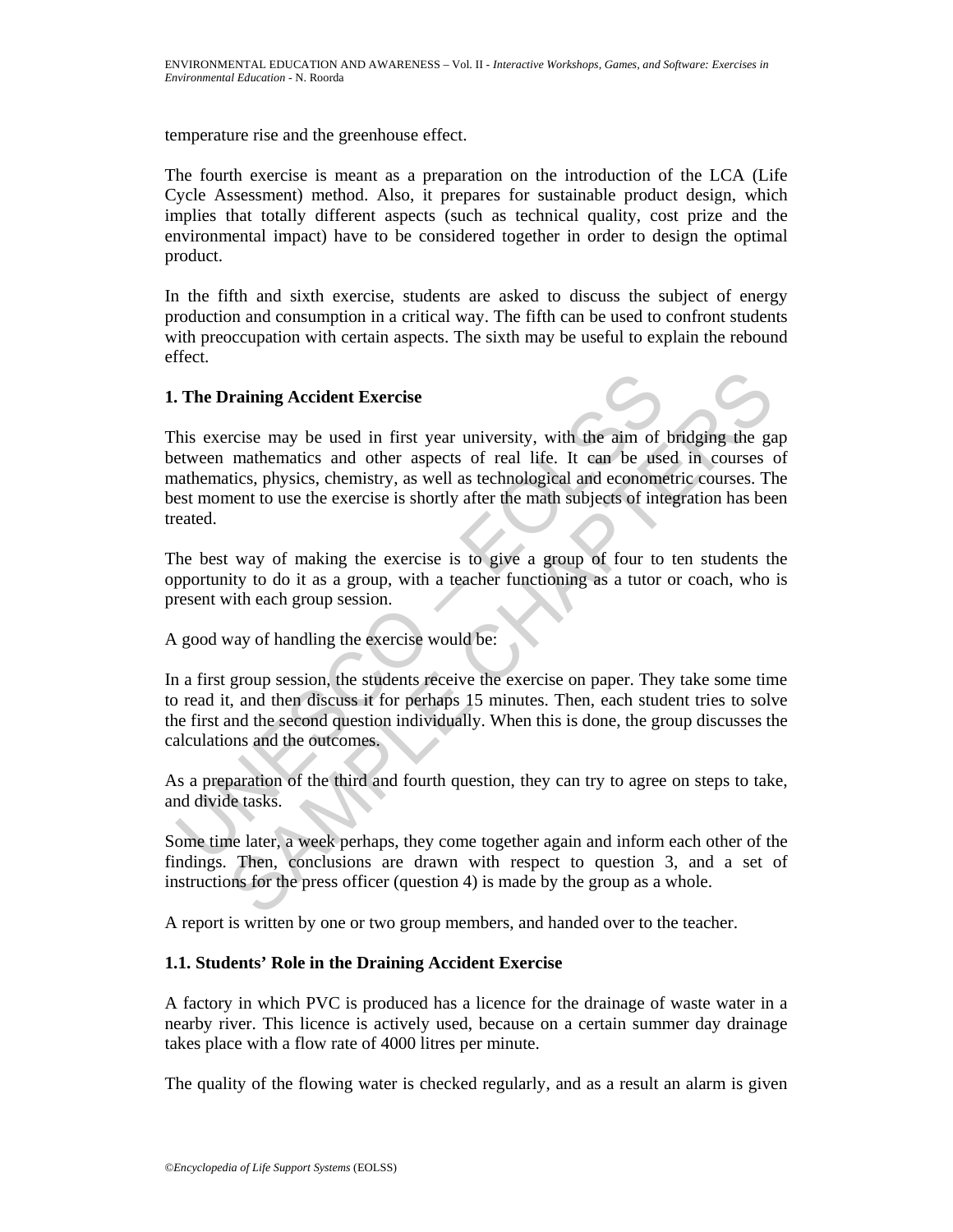when at the moment of 12.31 it is discovered that in the outflowing water a substance is present which is highly toxic, and which certainly should not be appear in the surface water.

The substance is *methyl-mercury-ethanolate* (C<sub>3</sub>OHgH<sub>8</sub>; see Figure 1). The concentration of the toxic substance in the drainpipe is 3 ppm.

Immediately after the alarm, action is taken to close the valve of the drainpipe. This valve is a large and heavy gate. At 12.38 the valve begins to move. At first the movement is slow, because the heavy valve is hard to set in motion. After this slow start, most of the closing manoeuvre proceeds with a fairly high speed, but the last part is going slower again, since the drainpipe could be damaged if the valve closed with a bang. At 12.43 the valve is closed.



Figure 1: The molecular structure of methyl-mercury-ethanolate

During the closing operation, the curve of the flow rate of the water has a shape which resembles the graph of a sine function (see Figure 2).



Figure 2: The flow of the water as a function of time.

## *Questions:*

- a) How many grams of the toxic substance have *at least* flown into the environment?
- b) And how many grams *at most*?
- c) What activities may have taken place between 12.31 and 12.38?
- d) If you are the management of the factory, what instructions do you give to the press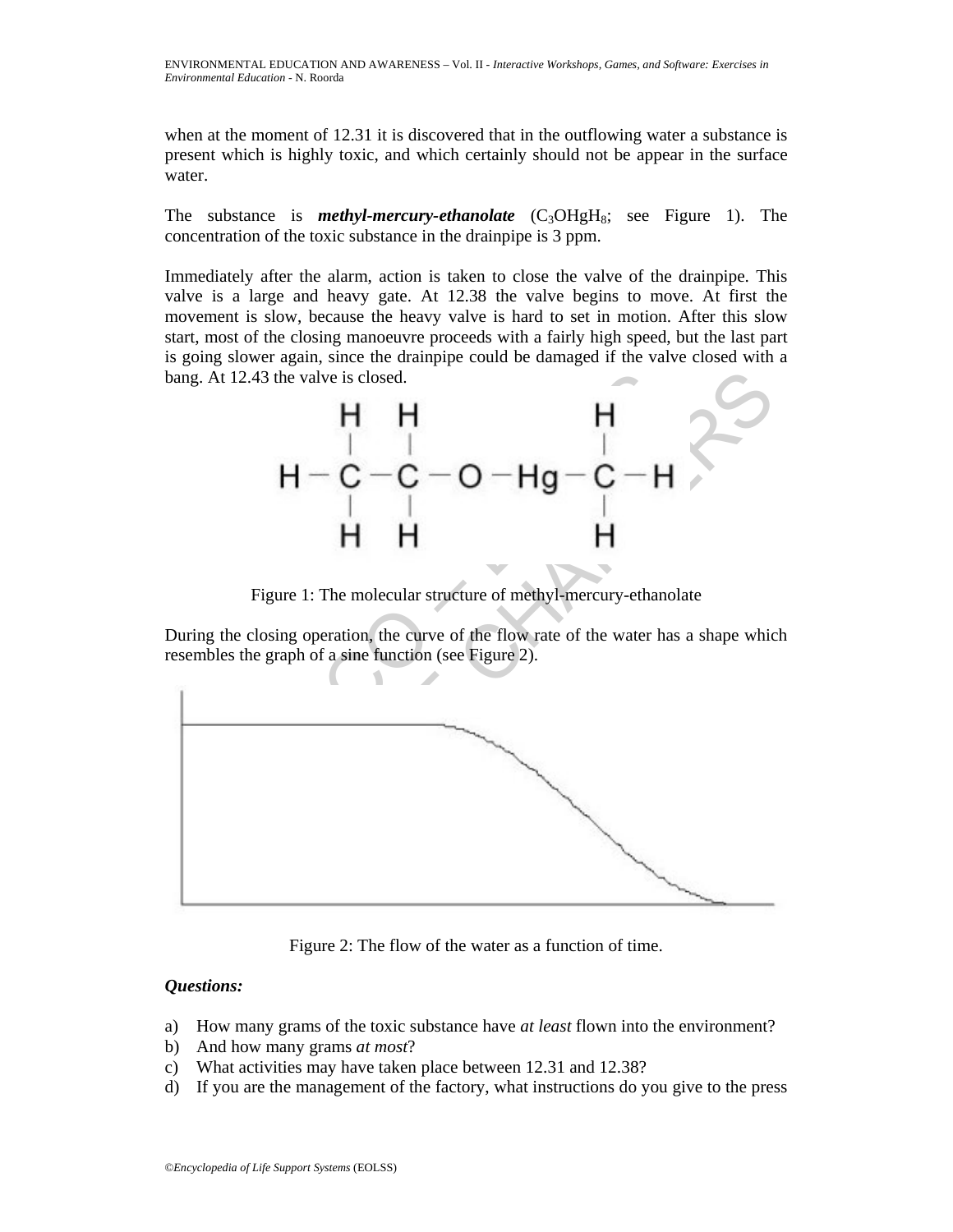officer of the company?

#### **1.2. Teachers' Role in the Draining Accident Exercise**

This exercise is meant to offer to the students a range of different aspects of a case.

The first of the four questions is a problem that, though not very easy for some (due to the mathematical character), is rather straightforward, and can be answered by using a well known algorithm.

The second seems to be of the same character, but it appears to be quite different.

The third question has a business character, and the fourth has to do with ethical as well as PR matters. Both these questions force the students to look at the outcome of their calculations and investigate the real meaning of the data they found.

#### *Question 1:*

The graph of the flow during the closing of the valve can be described as a cosine function (see Figure 3):

$$
\Phi(t) = \dot{V}(t) = 2000 + 2000 \cdot \cos \frac{\pi}{5} (t - 38) \qquad t \in [38; 43]
$$
 (1)

Alternatively, a sine function can be used, for instance

$$
\Phi(t) = \dot{V}(t) = 2000 + 2000 \cdot \sin \frac{\pi}{5} (t - 29.5) \qquad t \in [38; 43]
$$
 (2)

The outflow in the period of 38 till 43 min. is (using the cosine function):

The third question has a business character, and the fourth has to do with ethical as we  
as PR matters. Both these questions force the students to look at the outcome of the  
calculations and investigate the real meaning of the data they found.  
*Question 1:*  
The graph of the flow during the closing of the valve can be described as a cosin  
function (see Figure 3):  

$$
\Phi(t) = \dot{V}(t) = 2000 + 2000 \cdot \cos \frac{\pi}{5} (t - 38)
$$
 $t \in [38; 43]$  (1)  
Alternatively, a sine function can be used, for instance  

$$
\Phi(t) = \dot{V}(t) = 2000 + 2000 \cdot \sin \frac{\pi}{5} (t - 29.5)
$$
 $t \in [38; 43]$  (2)  
The outflow in the period of 38 till 43 min. is (using the cosine function):  

$$
V = 2000 \cdot \int_{38}^{43} \left(1 + \cos \frac{\pi}{5} (t - 38)\right) dt
$$

$$
= 2000 \cdot \left[t + \frac{5}{\pi} (t - 38)\right]_{38}^{43}
$$

$$
= 2000 \cdot (43 + 0 - 38 - 0)
$$

$$
= 10000 \text{ L}
$$

By the way, this calculation can easily be done without an integral. Thanks to the symmetry of the cosine function, in the interval [38; 43] the average height of the graph is half the maximum height, i.e. 2000: so  $V = 2000$ . (43 - 38) = 10000 L.

In the interval before that, from 31 min, a quantity of 4000.  $(38 - 31) = 28000$  L

flowed out of the pipe.

In total therefore the outflowing volume is  $28000 + 10000 = 38000$  L, which is roughly equal to 38000 kg, since the water contains only a very small addition of other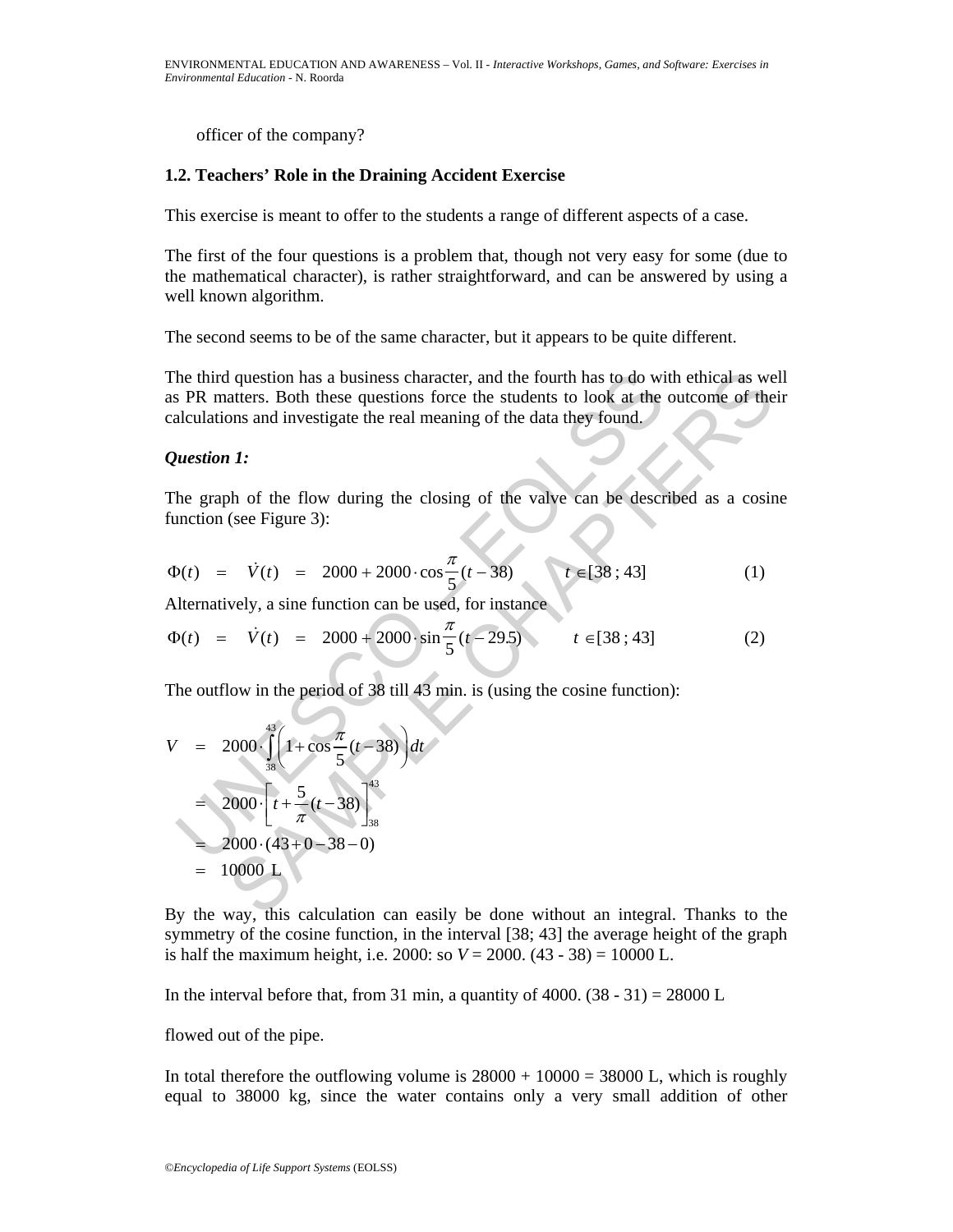#### substances.

The concentration of the toxic substance was 3 ppm; so



Figure 3: The water flow as a function of time, quantified

If you want, you can "argue" this number a little bit "down" by assuming that the moments, expressed as whole minutes, are in fact round offs of such data that the real time interval was (almost) 1 minute less. (For example from 12.31 min and 29.9 sec. till 12.37 min. and 30.1 sec). In that case the resulting mass would be  $m = 102$  g. *(Although formally correct, this looks a bit like manipulating the results!)*

Regarding the insecurity in the measurements, this "trick" is not even necessary, and the conclusion should be that at least about 100 g of methyl-mercury-ethanolate came into the surface water.

## *Question 2:*

It is impossible to calculate how much has reached the environment at most.

The leak was discovered at 12.31; but there are no data about at what earlier time a check has taken place. The quality of the outflowing water was measured "regularly". If this means, for instance, once a day, an enormous mass of poison could be flown out.

For students, this is a rather unfamiliar situation. Usually they are asked questions that can be answered by exact methods. The experience of simply not being able to perform the necessary calculations appears to be quite shocking for some of them; nevertheless, this situation is in fact all too realistic in many cases.

The students tend to *assume* certain data, in order to be able to answer the question. The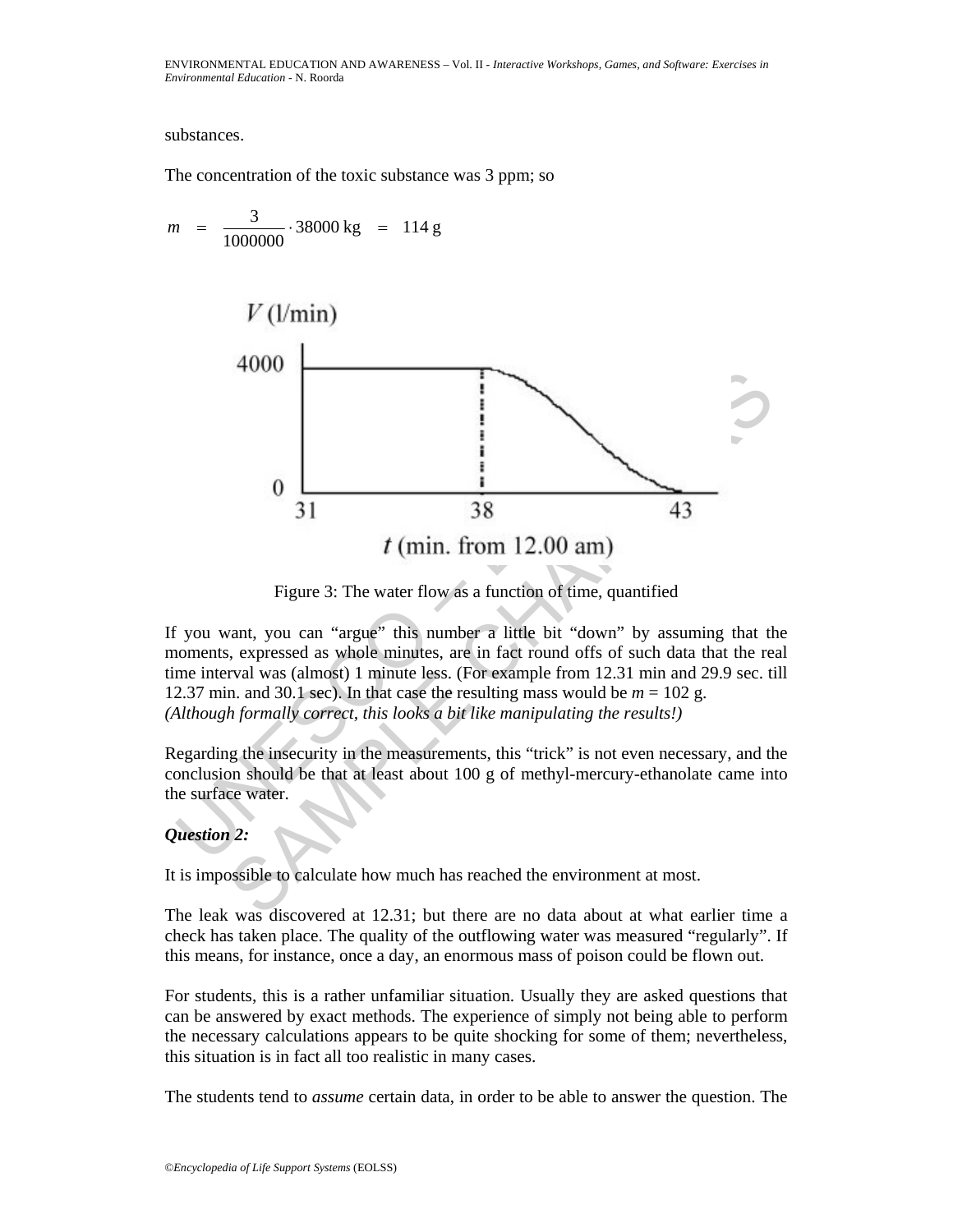teacher should see to it that they don't do this; of course it would be rather corrupt to give instructions to the press officer, based upon data that simply have been created by fantasy.

#### *Question 3:*

As towards the activities that may have taken place between 12.31 and 12.38: in those 7 minutes a lot of internal communication and decision making must have been going on. The students are invited to use their imagination on this.

Perhaps they can talk or phone to some managers in real production plants, to get some ideas.

#### *Question 4:*

Of course, there isn't only one correct answer to this question. The students should be judged, not with respects to their answers but to the motivation of their answers.

In formulating instructions for the company's press officer, relevant aspects are at least:

- the company's continuity;
- the choice between truth and lies, including the chance of being "caught" in telling lies;
- the ethical aspects of the situation;
- the public relations of the company, to the customers as well as to the people living in the neighbourhood; and
- the real care for the environment and the health of the people.

## **2. The Production Capacity Enlargement Exercise**

**Solution 4:**<br>
Interaction 4:<br>
Interaction of their answers but to the motivation. The state diged, not with respects to their answers but to the motivation of their<br>
1 formulating instructions for the company's press offi Calculations are asked to investigate the chance for a factory of getting a license to enlarge its production capacity. In order to do this, students have to use logarithms; therefore, a good moment for this exercise is shortly after the introduction of the logfunction.

14:<br>
e, there isn't only one correct answer to this question. The students should<br>
bot with respects to their answers but to the motivation of their answers.<br>
lating instructions for the company's press officer, relevant a The question that is literally asked, will appear to be a wrong question. So, the non-toocritical students are fooled. This may perhaps not be very friendly, but it is a very good and important learning step: in real life, it happens very often that the wrong questions are asked. It will be up to the future graduates, i.e. the students, to discover the (in) correctness of the questions they are asked, and it will be better if they learn this dureing their education course than afterwards.

#### **2.1. Students' Role in the Production Capacity Enlargement Exercise**

Somewhere in the countryside there is a production plant. In the halls there is some heavy machinery, with a total power of 200 kW. They produce rather a heavy noise, which can be heard quite well in the surroundings: at a distance of 1000 meter, where the outskirts of the nearest town are situated, the volume of the sound is 30 dB when the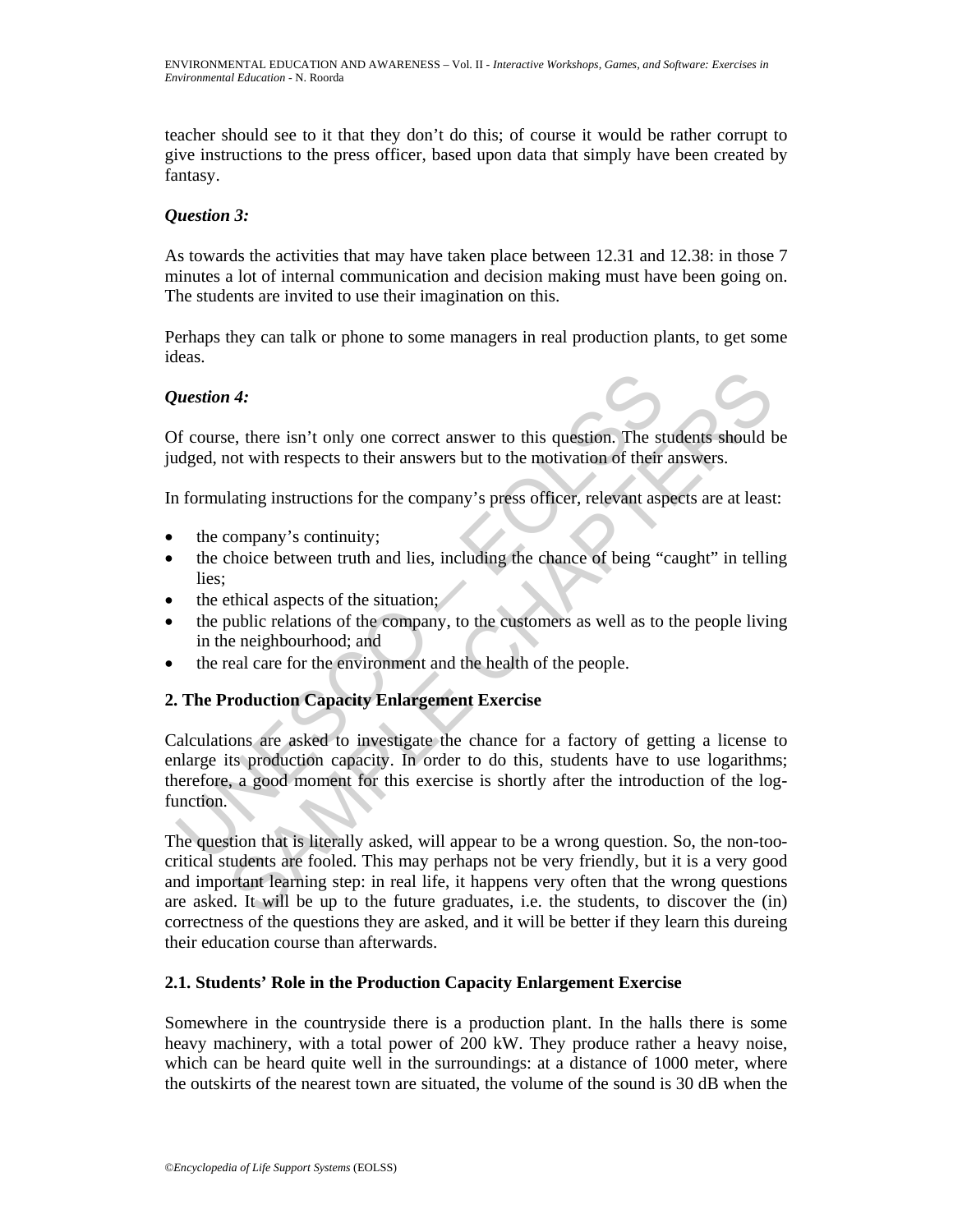factory is operating on full power. This is no problem, since local environmental regulations indicate that the maximum sound volume is allowed to be as high as 36 dB.

Now, the factory wants to enlarge it's capacity: it wants to add new machinery, in order to enlarge the production of the same kind of products it was manufacturing up till now. The company is planning to raise the total machine power to 500 kW.

At the very moment the plans are completed, an announcement is received from the local government that the development plan of the nearby town is going to be changed: a new suburb will be built, because of which the distance between it and the factory will become only 600 meters.

#### *Question:*

**Unitary** Westfrainty according to the factory have a chance to receive a lice<br>nachinery according to the plans? (You only have to look at the sourcinonmental regulations.)<br>2. **Teachers' Role in the Production Capacity En** 1.<br>
you think: does the factory have a chance to receive a licence to enlarge if<br>
y according to the plans? (You only have to look at the sound aspects of the<br>
thermal regulations.)<br>
chers' Role in the Production Capacity What do you think: does the factory have a chance to receive a licence to enlarge its machinery according to the plans? (You only have to look at the sound aspects of the environmental regulations.)

## **2.2. Teachers' Role in the Production Capacity Enlargement Exercise**

## **2.2.1. Theory**

Relevant variables and formulas regarding sound:

- *P* is the power of the sound at the source, in watt.
- The *sound intensity*  $I$  in  $W/m^2$ , is calculated with:

$$
I = \frac{P}{4\pi r^2}
$$
 for pointlike sources (3)

$$
I = \frac{P}{4\pi r^2}
$$
 for line shaped sources (e.g. a road) (4)

in which *h* is the length of the source.

• The subjective experience of the sound is the *sound intensity level L* , in dB:

$$
L = 10 \cdot \ln \frac{I}{I_0} \quad (dB)
$$
 (5)

Here,  $I_0$  is the reference intensity with a value of  $10^{-12}$  W/m<sup>2</sup>. For a human being, sound at this level is at the threshold of hearing, so all sounds below this level will not be heard.

## **2.2.2. Theoretical Calculation**

The calculation can be performed, if two assumptions are made: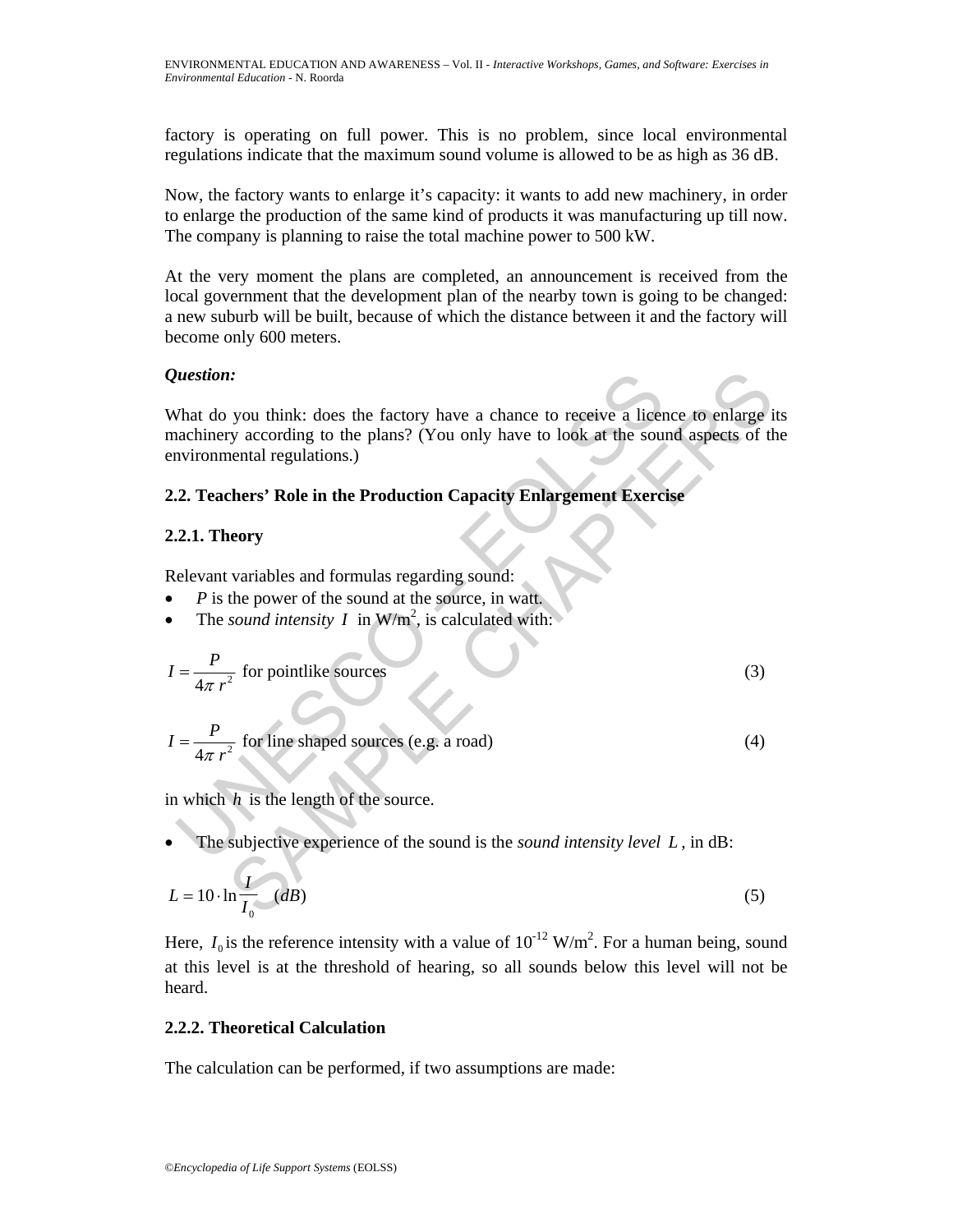- 1. The sound intensity (in watt) is proportional to the total power (in watt) of the machinery;
- 2. The sound intensity (in watt) is inversely proportional to the square of the distance to the source of the sound.

The correctness of these assumptions will be discussed later; first, the calculations will be made.

The present sound level at a distance of 1000 m is  $30$  dB = 3 bel. The sound intensity (in an arbitrary unit) is therefore:  $I = 10^3 = 1000$ .

So, at a distance of 600 m the sound intensity is:

$$
I = \left(\frac{1000}{600}\right)^2 \cdot 1000 = 2777.78
$$

 $=\left(\frac{1000}{600}\right)^2 \cdot 1000 = 2777.78$ <br>
Then the machine power rises form 200 kW to 500 kW, the sound in<br>  $= 2777.78 \cdot \frac{500}{200} = 6944.44$ <br>
the sound level will then be:<br>  $\log 6944.44 = 3.8416$  bel  $\approx 38.4$  dB<br>
ased on this When the machine power rises form 200 kW to 500 kW, the sound intensity will grow to:

$$
I = 2777.78 \cdot \frac{500}{200} = 6944.44
$$

The sound level will then be:

$$
\log 6944.44 = 3.8416 \text{ bel} \approx 38.4 \text{ dB}
$$

Based on this number, which is higher than the limit of 36 dB, it will have to be expected that the new license will not be received.



#### **Bibliography**

- - -

This article does not require a Bibliography.

#### **Biographical Sketch**

**Mr. Niko Roorda** received his Bachelor's degree in Astronomy from the University of Leiden in the Netherlands, and his Masters degree in Theoretical Physics and Philosophy from the University of Utrecht, also in the Netherlands. He worked as a teacher in secondary and academic education until 1998, and managed the department of Sustainable Technology at the Brabant University for Professional Education in the Netherlands. During 1999 and 2002 he was the project manager of the *Cirrus Project*,